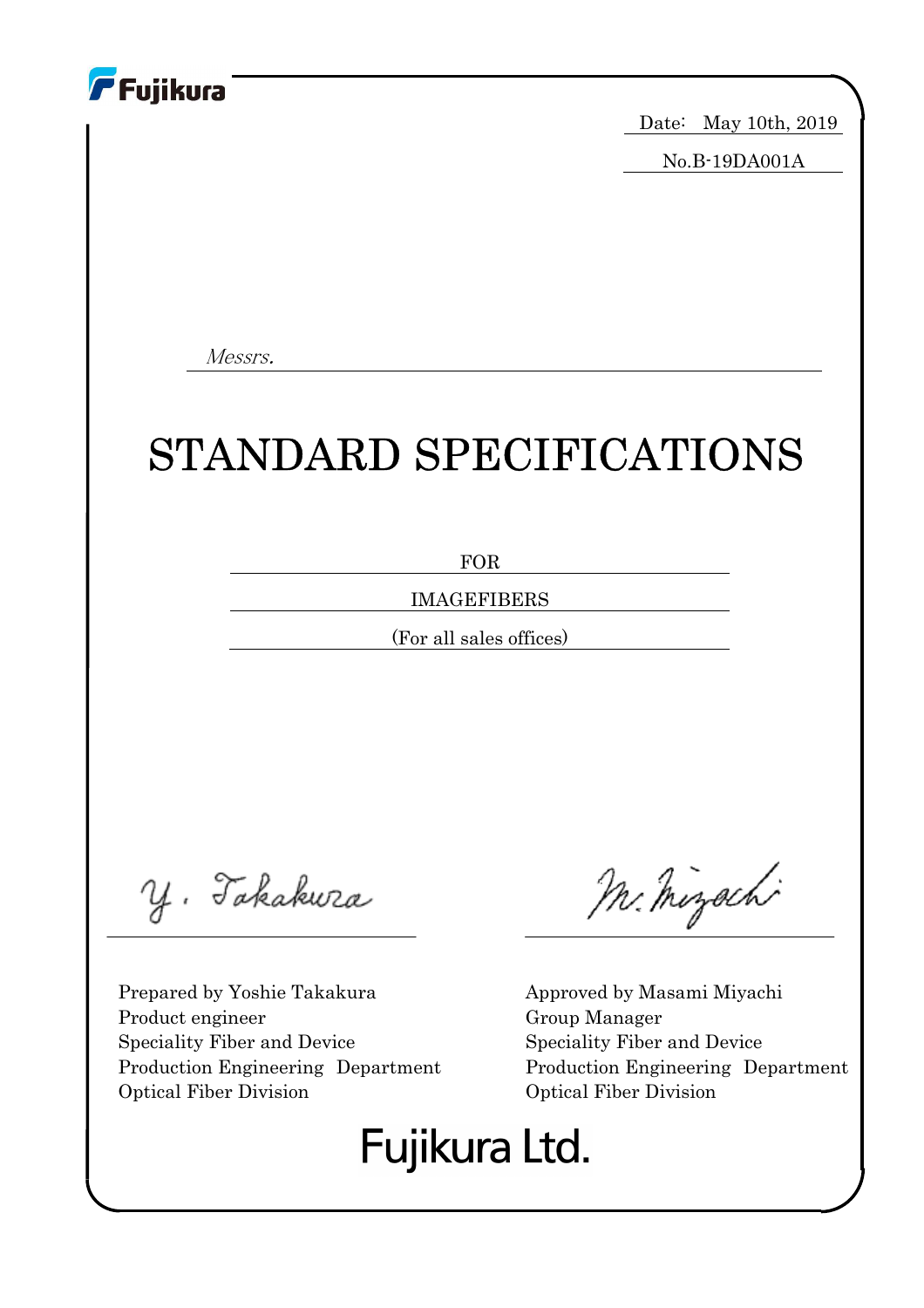### **STANDARD SPECIFICATIONS FOR IMAGEFIBERS**

#### **1. General**

These specifications cover Fujikura's standard imagefibers (FIGH series S-type, N-type, G-type and PI-type) for all sales offices and markets.

### **2. Material**

- $\triangleright$  Material of imagefiber shall be Silica based glass.
- $\triangleright$  Material of coating shall be as shown on Tables 1~7.
- $\triangleright$  Fujikura imagefibers met the requirements of a USP biocompatibility Class VI.

### **3. Specification**

- $\triangleright$  The specifications shall be as shown on Tables 1 to 7.
- $\triangleright$  The number of picture elements, the dimensions (image circle diameter, fiber diameter, coating diameter), and uncircularity are measured in sampling, and these values are described on the test report.
- $\triangleright$  The sample of test report is attached at bottom of this document.
- $\triangleright$  End surface of imagefiber shall be polished for Fujikura's factory inspection purpose only as long as there is no specific requirement from buyer. The end surface condition is "Cut only".
- $\triangleright$  Fine polished imagefiber at end surface is also available. Buyer, who is need of fine polish, shall specify so in his inquiry.
- $\triangleright$  If buyer and Fujikura agree with any special polish specification, Fujikura shall issue an individual specification and such specification number shall be clearly mentioned in buyer's purchase order.

### **4. Packing**

 $\triangleright$  Packing shall be as per Fujikura standard.

#### **5. Permissible Temperature (short term: guaranteed by design)**

- $\triangleright$  PI-type: Max.300 °C
- $\triangleright$  All types except PI-type: Max.150 °C

#### **6. Length**

Standard maximum length per piece shall be as follows.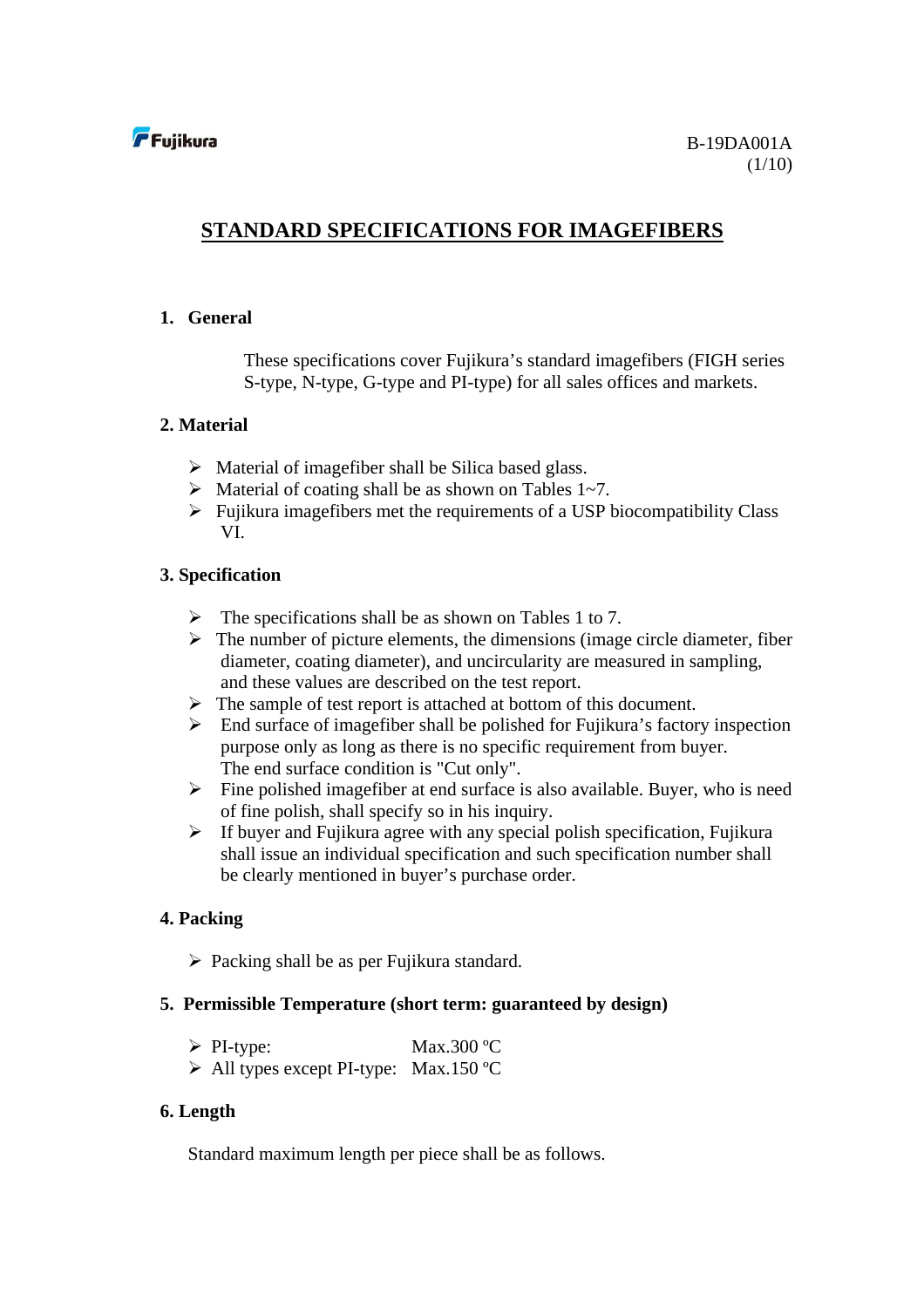

| Number of picture elements | up to $20,000$ :    | $5,000$ mm $(16.4 \text{ feet})$ |
|----------------------------|---------------------|----------------------------------|
|                            | $30,000 - 50,000$ : | $3,000$ mm $(9.8$ feet)          |
|                            | $60,000~100,000$ :  | $1,000 \text{ mm}$ (3.3 feet)    |

In case of longer length per piece: To be discussed.

Length per piece agreed by buyer and Fujikura shall be clearly mentioned in buyer's purchase order.

Length tolerance is defined as below,  $L < 0.5$ m  $+5$ mm / -0mm  $0.5m < L \le 5m$  +1% / -0%  $L > 5m$  +2% / -0%

### **7. Cross section of structure**



### **8. Instruction for use of Fujikura's imagefibers**

- a) The products should not be bent under the minimum bending radius recommended by Fujikura.
- b) The products should not be hit by hard objects, especially the end surface of fiber which is so delicate, it might be broken off on impact.
- c) Coating surface should not be wiped or scraped off by a cloth containing alcohol or other acid/alkaline solvent.
- d) Heat treatment at higher permissible temperature should not be applied for our products.

#### **9. Warranty**

- a) Warranty period in respect of the conformity to this specification shall be 12 months from the date described in AIR WAY BILL.
- b) In case any non-conformity found during above mentioned warranty period and the cause having been clearly proven to be attributable to Fujikura,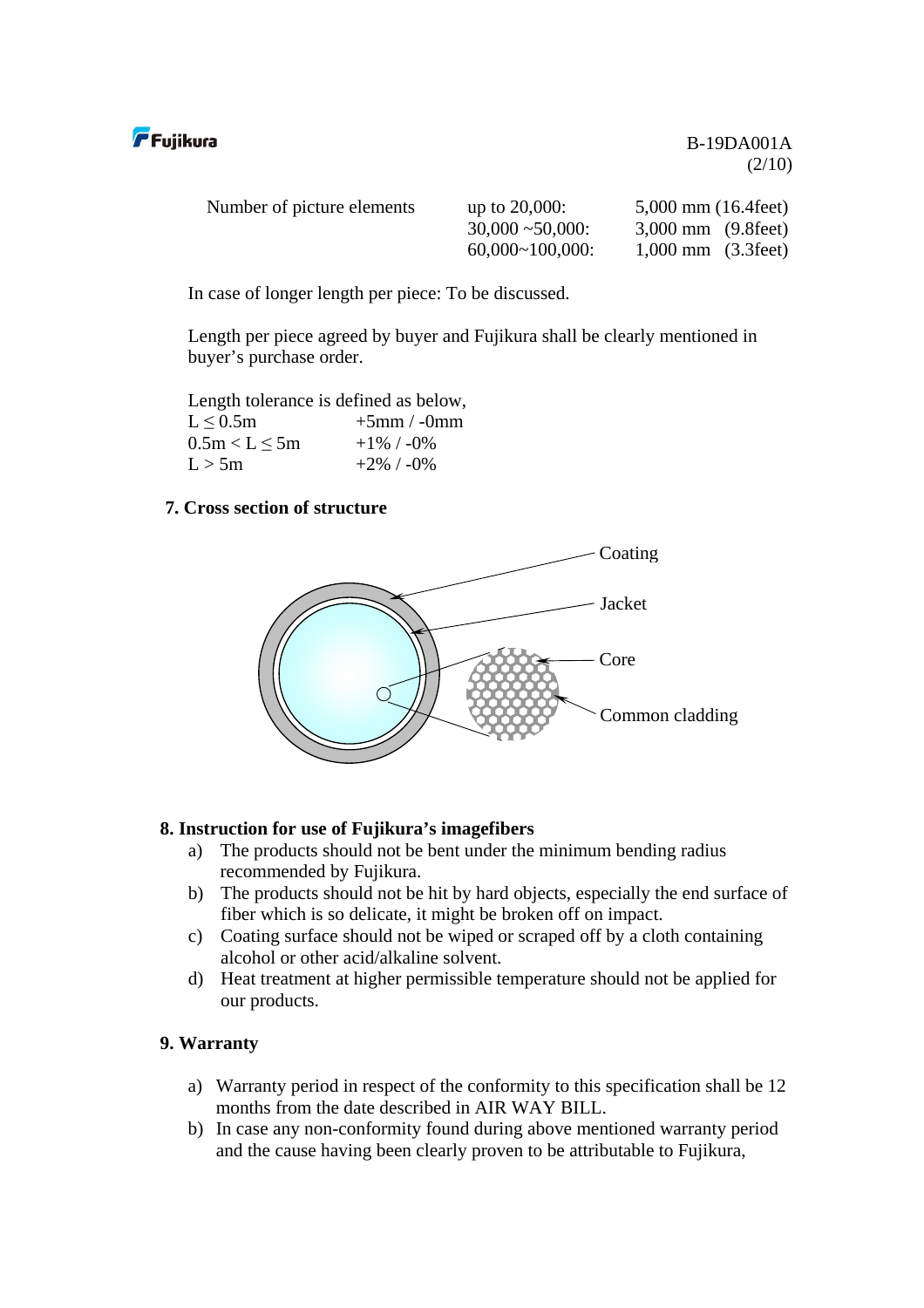

Fujikura shall deliver the defective section within reasonable time without any cost to buyer.

- c) In case buyer finds non-conformity during the above mentioned warranty period, buyer shall promptly deliver a non-conformity notice to Fujikura along with the product.
- d) It is guaranteed that the total number of lattice defects is less than 0.1% of the number of pixels. Lattice defect is defined as black area larger than one pixel in the image circle except edge area.
- e) Please do not be used to cut the product. If the product is cut in the process, we cannot guarantee the optical fiber.
- f) This imagefiber is designed for industrial purposes. For any application, all necessary test and evaluation for its application shall be done at customer's responsibility. The products are not certified as medical device or any other special usage.

### **10. Natural Twisting Angle**

 $\triangleright$  Natural twisting angle of imagefiber cannot be specified and guaranteed in case there is no specific requirement at the time of inquiry and the value agreed by buyer and Fujikura is not clearly mentioned in buyer's purchase order.

#### **11. Remarks**

- $\triangleright$  All specifications are subject to change without notice.
- $\triangleright$  Customized products are also available.
- $\triangleright$  All products shall not be stored in humid and high temperature conditions.
- $\triangleright$  For special applications, Fujikura accept consultation on the image fiber separately.
- $\triangleright$  If buyer have any doubts about the contents of this specification and any matter not stated in this specification, Fujikura will consult with you separately.

Reference document: B-07D9045K

-----------------------------End of Specification----------------------------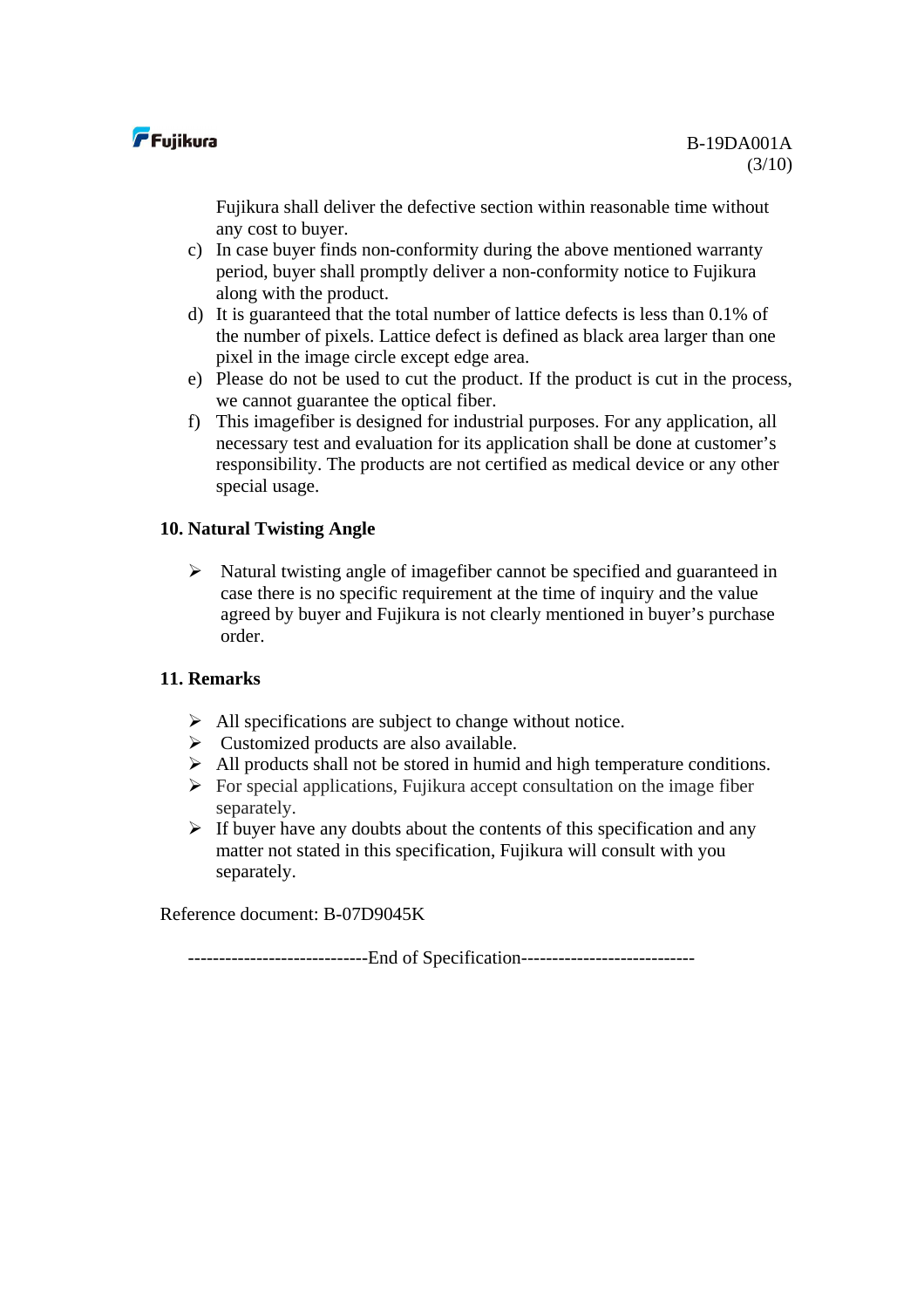

# IMAGEFIBER SPECIFICATIONS

Table 1

(FIGH series N-type 6K-15K and G-type 6K)

| Item                           | FIGH-06-350G           | FIGH-06-400N          | FIGH-10-500N          | FIGH-15-600N          |  |  |
|--------------------------------|------------------------|-----------------------|-----------------------|-----------------------|--|--|
| Number of picture elements     | $6000 \pm 600$         | $6000 \pm 600$        | $10000 \pm 1000$      | $15000 \pm 1500$      |  |  |
| Imagecircle diameter $(\mu m)$ | $325 \pm 20$           | $370 \pm 25$          | $460 \pm 25$          | $550 \pm 30$          |  |  |
| Fiber diameter $(\mu m)$       | $350 \pm 20$           | $400 \pm 25$          | $500 \pm 25$          | $600 \pm 30$          |  |  |
| Coating diameter $(\mu m)$     | $420 \pm 30$           | $500 \pm 30$          | $600 \pm 35$          | $700 \pm 35$          |  |  |
| Minimum bending radius (mm)    | $35^{1}$ ( $20^{2}$ )  | $40^{1}$ ( $20^{2}$ ) | $50^{1}$ ( $25^{2}$ ) | $60^{1}$ ( $30^{2}$ ) |  |  |
| Coating material               | Silicone resin (Black) |                       |                       |                       |  |  |
| Lattice defect $(\%)$          | < 0.1                  |                       |                       |                       |  |  |
| Uncircularity (%)              | < 5                    |                       |                       |                       |  |  |

\*1:Minimum bending radius in storage

\*2:Recommended bending radius in use for short period of time.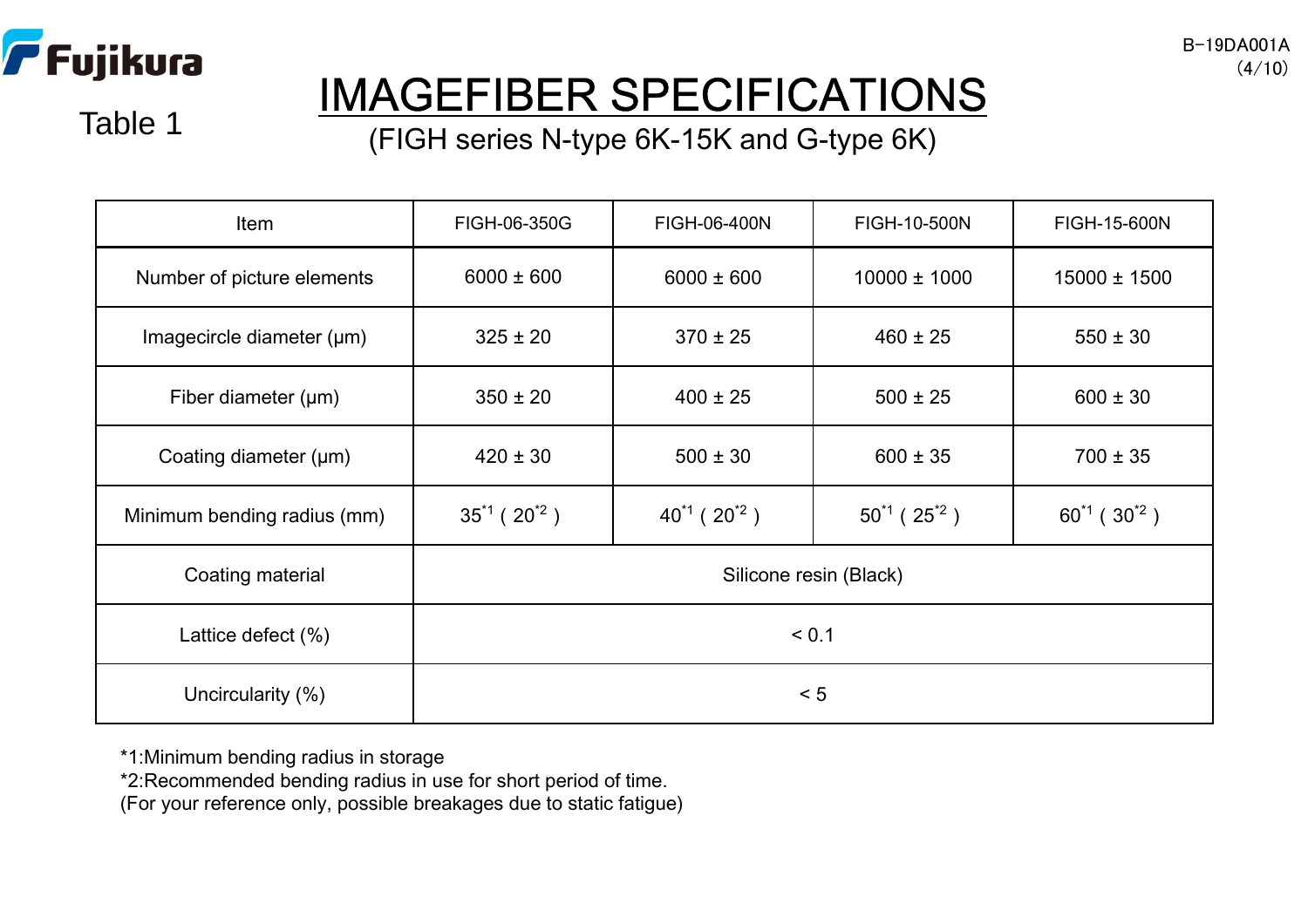

# IMAGEFIBER SPECIFICATIONS

Table 2

(FIGH series N-type 30K and G-type17K, 30K, 40K)

| Item                           | FIGH-17-600G           | FIGH-30-800G                | FIGH-30-850N<br>FIGH-40-920G |                        |  |  |
|--------------------------------|------------------------|-----------------------------|------------------------------|------------------------|--|--|
| Number of picture elements     | 17000 ± 1700           | $30000 \pm 3000$            | $30000 \pm 3000$             | $40000 \pm 4000$       |  |  |
| Imagecircle diameter $(\mu m)$ | $560 \pm 30$           | $750 \pm 40$                | $790 \pm 50$                 | $854 \pm 30$           |  |  |
| Fiber diameter $(\mu m)$       | $600 \pm 30$           | $800 \pm 40$                | $850 \pm 50$                 | $920 \pm 30$           |  |  |
| Coating diameter (µm)          | $680 \pm 35$           | $950 \pm 50$                | $950 \pm 50$                 | $1,030 \pm 40$         |  |  |
| Minimum bending radius (mm)    | $60^{1}$ ( $30^{2}$ )  | $80^{1}$ (40 <sup>2</sup> ) | $90^{1}$ ( $50^{2}$ )        | $100^{1}$ ( $70^{2}$ ) |  |  |
| Coating material               | Silicone resin (Black) |                             |                              |                        |  |  |
| Lattice defect $(\%)$          | < 0.1                  |                             |                              |                        |  |  |
| Uncircularity (%)              | < 5                    |                             |                              |                        |  |  |

\*1:Minimum bending radius in storage

\*2:Recommended bending radius in use for short period of time.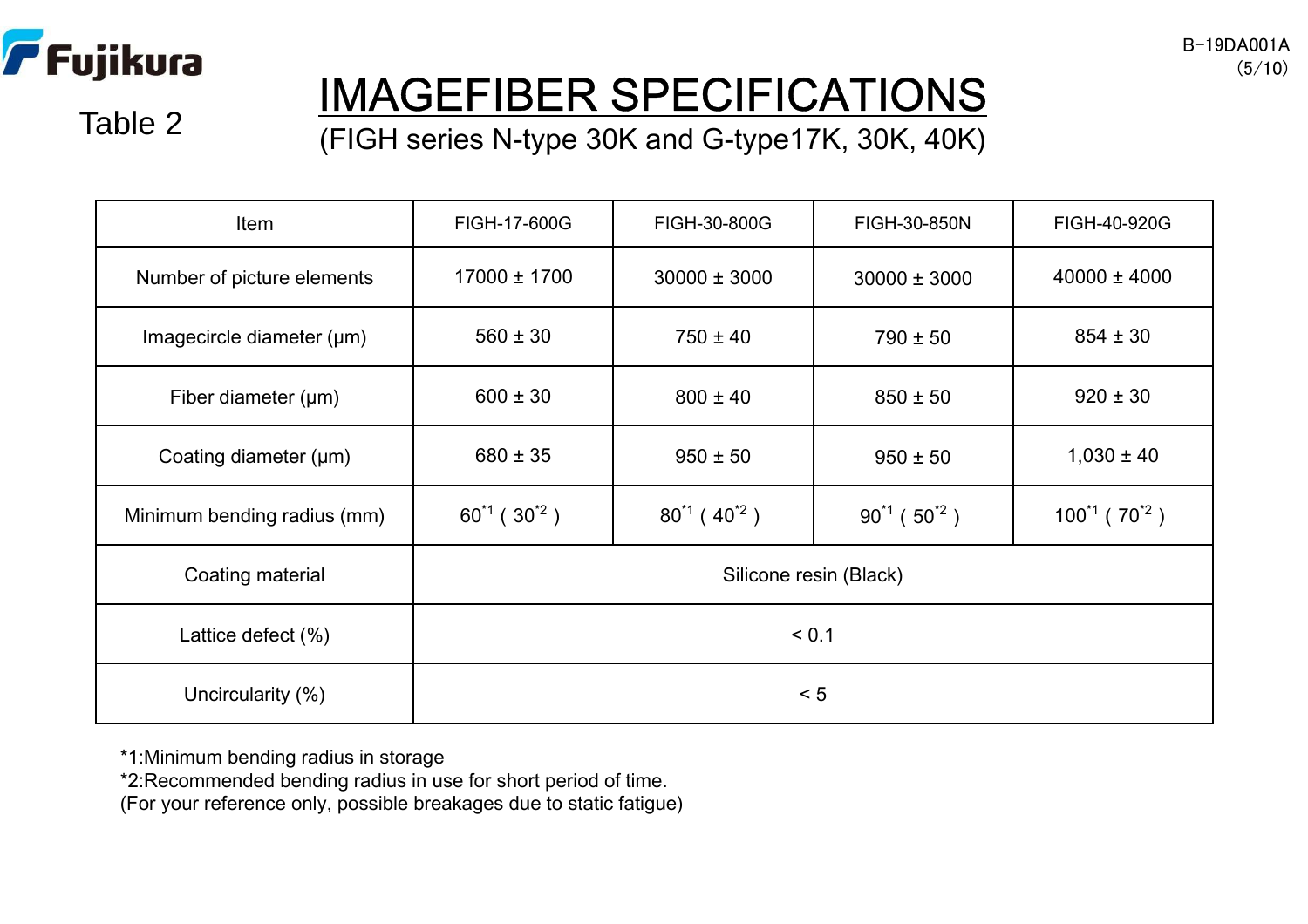

Table 3

# IMAGEFIBER SPECIFICATIONS

(FIGH series N-type 50K-100K)

| Item                        | FIGH-50-1100N        | FIGH-60-1200N                      |                         |  |  |  |  |
|-----------------------------|----------------------|------------------------------------|-------------------------|--|--|--|--|
| Number of picture elements  | $50000 \pm 5000$     | $60000 \pm 6000$<br>100000 ± 10000 |                         |  |  |  |  |
| Imagecircle diameter (µm)   | $1,025 \pm 80$       | $1,116 \pm 50$                     | $1,400 \pm 120$         |  |  |  |  |
| Fiber diameter $(\mu m)$    | $1,100 \pm 80$       | $1,200 \pm 50$                     | $1,500 \pm 120$         |  |  |  |  |
| Coating diameter (µm)       | $1,200 \pm 100$      | $1,275 \pm 80$                     | $1,700 \pm 150$         |  |  |  |  |
| Minimum bending radius (mm) | $110^{11} (80^{12})$ | $150^{1}$ ( $100^{2}$ )            | $200^{1}$ ( $130^{2}$ ) |  |  |  |  |
| Coating material            |                      | Silicone resin (Black)             |                         |  |  |  |  |
| Lattice defect $(\%)$       | < 0.1                |                                    |                         |  |  |  |  |
| Uncircularity (%)           | < 5                  |                                    |                         |  |  |  |  |

\*1:Minimum bending radius in storage

\*2:Recommended bending radius in use for short period of time.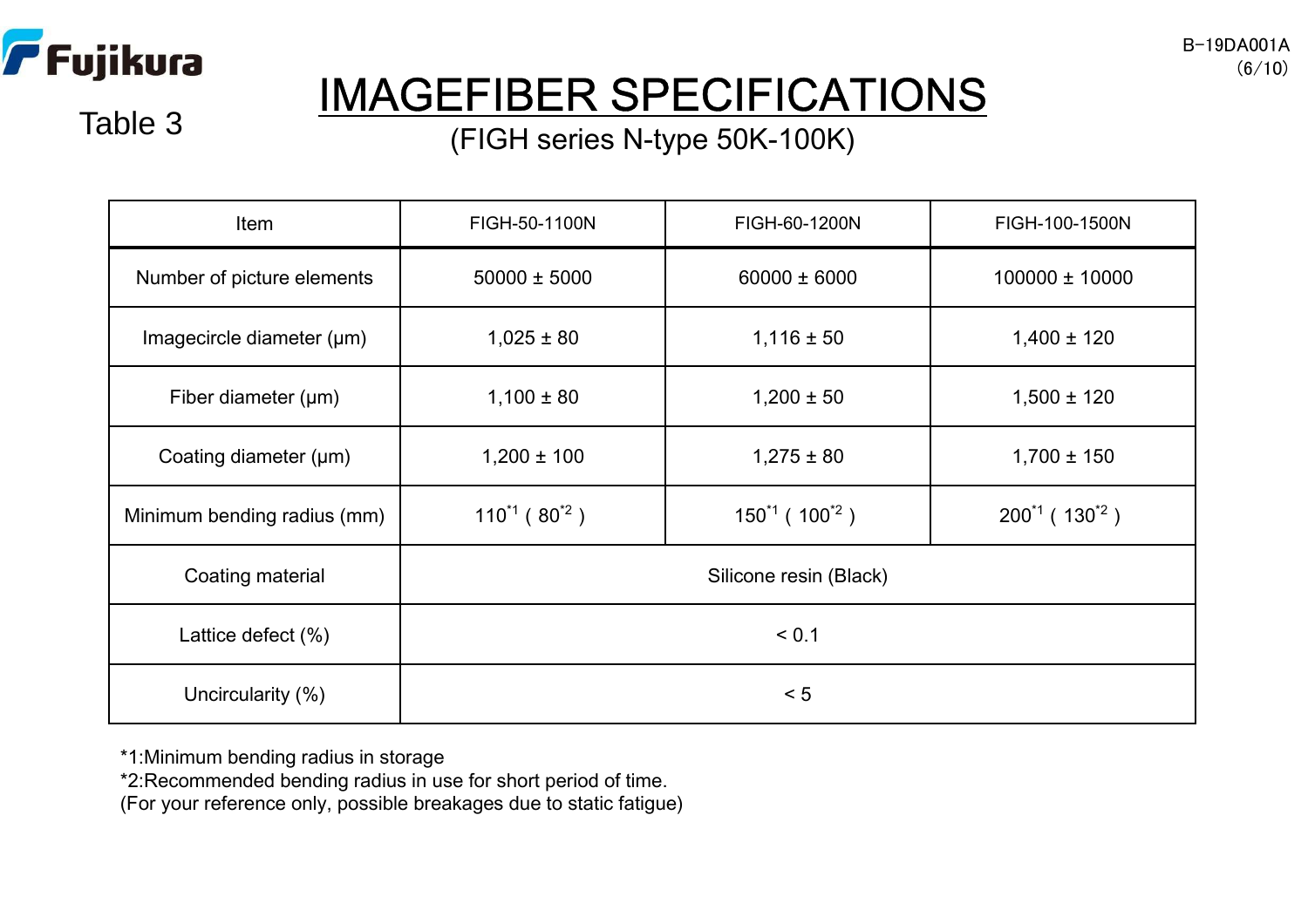

Table 4

# IMAGEFIBER SPECIFICATIONS

(FIGH series S-type 1.6K-6K)

| Item                           | FIGH-016-160S               | FIGH-03-200S                                               | FIGH-03-215S   | FIGH-06-280S          |  |  |
|--------------------------------|-----------------------------|------------------------------------------------------------|----------------|-----------------------|--|--|
| Number of picture elements     | $1600 \pm 160$              | $3000 \pm 300$                                             | $3000 \pm 300$ | $6000 \pm 600$        |  |  |
| Imagecircle diameter $(\mu m)$ | $145 \pm 15$                | $186 \pm 15$                                               | $190 \pm 20$   | $252 \pm 20$          |  |  |
| Fiber diameter $(\mu m)$       | $160 \pm 20$                | $200 \pm 15$                                               | $215 \pm 25$   | $280 \pm 20$          |  |  |
| Coating diameter $(\mu m)$     | $210 \pm 30$                | $250 \pm 20$                                               | $285 \pm 30$   | $340 \pm 30$          |  |  |
| Minimum bending radius (mm)    | $20^{1}$ (10 <sup>2</sup> ) | $25^{1}$ (15 <sup>2</sup> )<br>$25^{1}$ (15 <sup>2</sup> ) |                | $30^{1}$ ( $15^{2}$ ) |  |  |
| Coating material               | Silicone resin (Black)      |                                                            |                |                       |  |  |
| Lattice defect (%)             | < 0.1                       |                                                            |                |                       |  |  |
| Uncircularity (%)              | < 5                         |                                                            |                |                       |  |  |

\*1:Minimum bending radius in storage

\*2:Recommended bending radius in use for short period of time.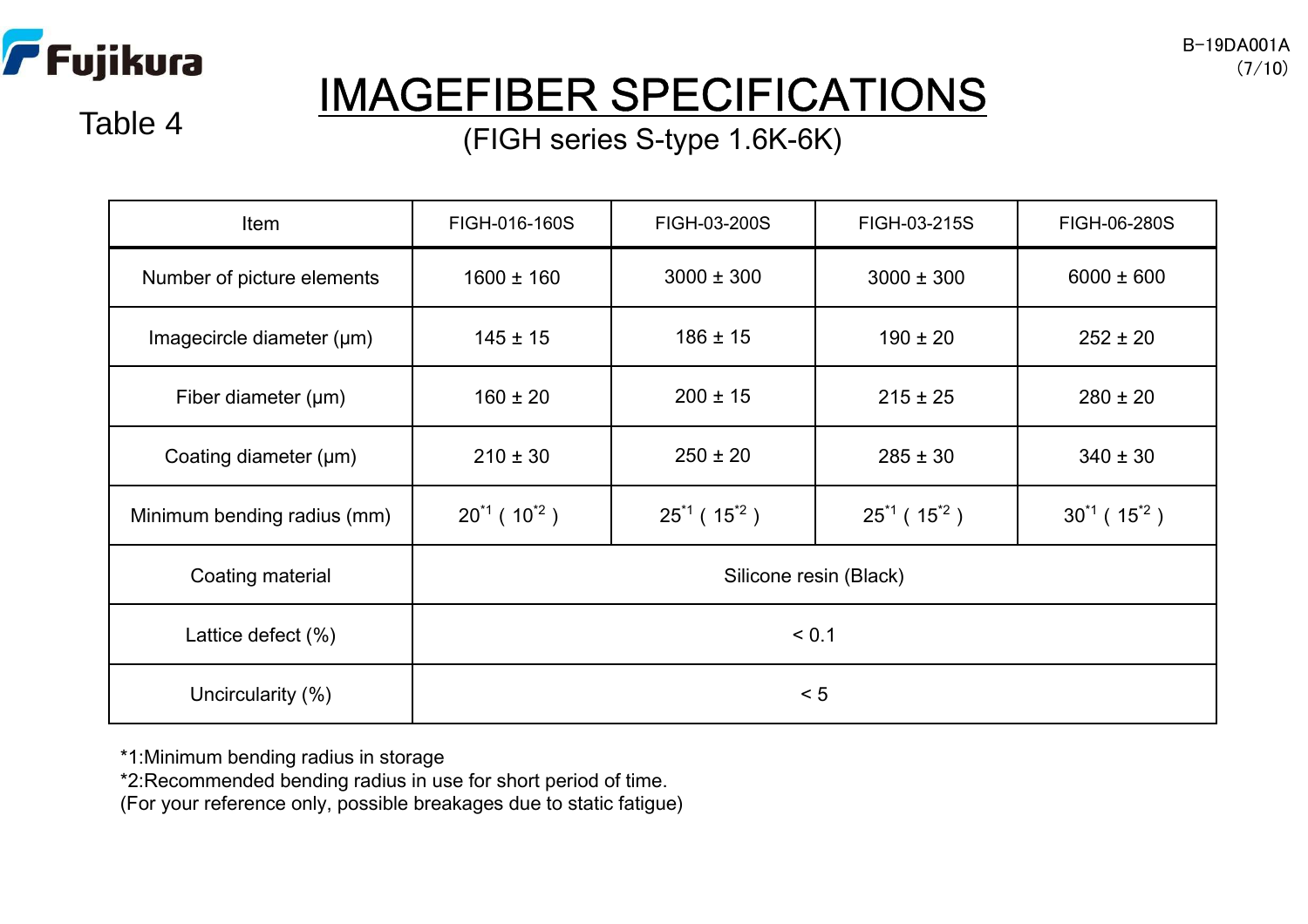

Table 5

# IMAGEFIBER SPECIFICATIONS

### (FIGH series S-type 6K-30K)

| Item                        | FIGH-06-300S                | FIGH-10-350S                 | FIGH-30-650S                             |  |  |  |
|-----------------------------|-----------------------------|------------------------------|------------------------------------------|--|--|--|
| Number of picture elements  | $6000 \pm 600$              | $10000 \pm 1000$             | $30000 \pm 3000$                         |  |  |  |
| Imagecircle diameter (µm)   | $270 \pm 20$                | $325 \pm 20$<br>$600 \pm 30$ |                                          |  |  |  |
| Fiber diameter $(\mu m)$    | $300 \pm 25$                | $350 \pm 25$                 | $650 \pm 30$                             |  |  |  |
| Coating diameter $(\mu m)$  | $400 \pm 30$                | $450 \pm 30$                 | $750 \pm 50$                             |  |  |  |
| Minimum bending radius (mm) | $30^{1}$ (15 <sup>2</sup> ) | $35^{1}$ ( $20^{2}$ )        | $70^{1}$ (35 <sup><math>2</math></sup> ) |  |  |  |
| Coating material            |                             | Silicone resin (Black)       |                                          |  |  |  |
| Lattice defect (%)          | < 0.1                       |                              |                                          |  |  |  |
| Uncircularity (%)           | < 5                         |                              |                                          |  |  |  |

\*1:Minimum bending radius in storage

\*2:Recommended bending radius in use for short period of time.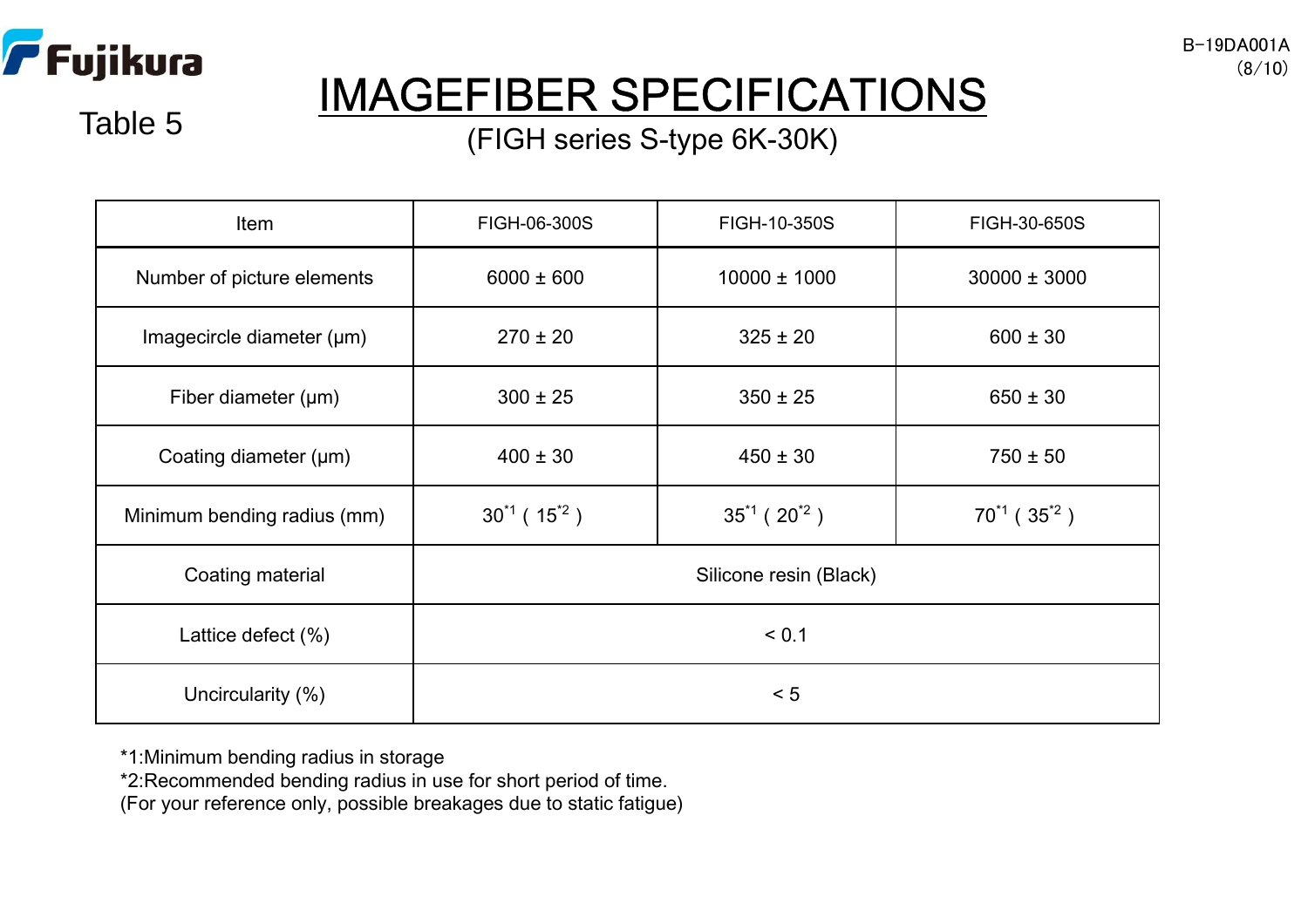

### IMAGEFIBER SPECIFICATIONS

Table 6 **Table 6** (FIGH series PI-type 6K-40K)

| Item                              | FIGH-06-300PI               | FIGH-10-350PI         | FIGH-10-500PI         | FIGH-30-850PI                | FIGH-35-900PI                 | <b>FIGH-40-900PI</b>         |  |  |
|-----------------------------------|-----------------------------|-----------------------|-----------------------|------------------------------|-------------------------------|------------------------------|--|--|
| Number of picture<br>elements     | $6000 \pm 600$              | $10000 \pm 1000$      | $10000 \pm 1000$      | $30000 \pm 3000$             | $35000 \pm 3500$              | $40000 \pm 4000$             |  |  |
| Imagecircle<br>diameter $(\mu m)$ | $270 \pm 20$                | $325 \pm 20$          | $460 \pm 25$          | $790 \pm 50$                 | $830 \pm 50$                  | $830 \pm 50$                 |  |  |
| Fiber diameter<br>$(\mu m)$       | $300 \pm 25$                | $355 \pm 15$          | $500 \pm 25$          | $850 \pm 50$                 | $900 \pm 50$                  | $900 \pm 50$                 |  |  |
| Coating diameter<br>$(\mu m)$     | $350 \pm 30$                | $400 \pm 20$          | $550 \pm 35$          | $900 \pm 50$                 | $950 \pm 50$                  | $950 \pm 50$                 |  |  |
| Minimum bending<br>radius (mm)    | $30^{1}$ (15 <sup>2</sup> ) | $35^{1}$ ( $20^{2}$ ) | $50^{1}$ ( $25^{2}$ ) | $120^{1}$ (60 <sup>2</sup> ) | $120^{1}$ (60 <sup>12</sup> ) | $120^{1}$ (60 <sup>2</sup> ) |  |  |
| Coating material                  | Polyimide (Black)           |                       |                       |                              |                               |                              |  |  |
| Lattice defect (%)                | < 0.1                       |                       |                       |                              |                               |                              |  |  |
| Uncircularity (%)                 |                             |                       |                       | < 5                          |                               |                              |  |  |

\*1:Minimum bending radius in storage

\*2:Recommended bending radius in use for short period of time.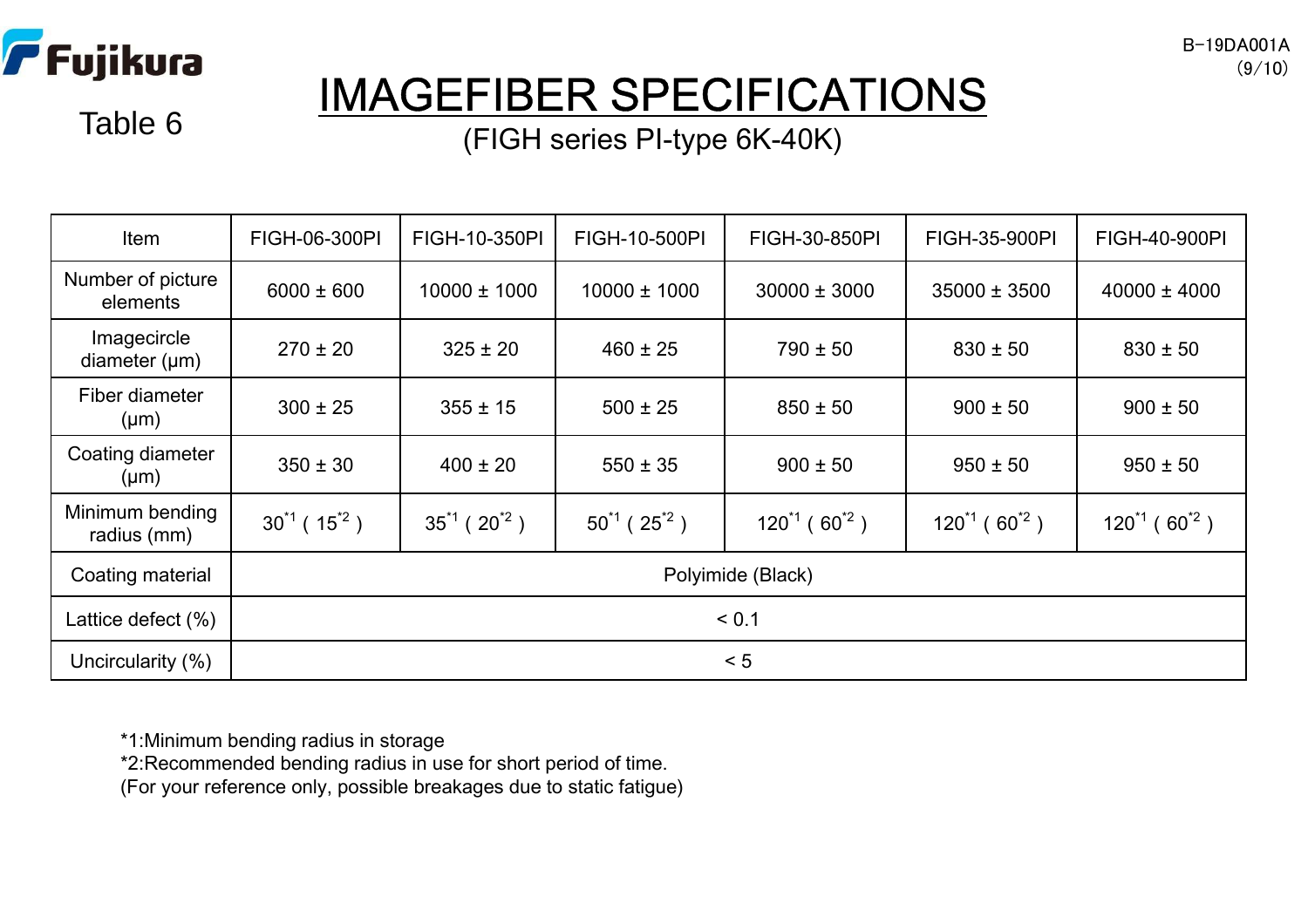

### Sample of Test Report (as FIGH-10-500N)

### **TEST RESULTS**

Quantity: (

 $total =$ 

Lot No.

÷

Nomenclature: Imagefiber (FIGH-10-500N)

| <b>Test item</b>                               | Spec. value        | <b>Results</b> |   |   |   |   |   |   |   |   |    |
|------------------------------------------------|--------------------|----------------|---|---|---|---|---|---|---|---|----|
|                                                |                    | 1              | 2 | 3 | 4 | 5 | 6 | 7 | 8 | 9 | 10 |
| Number of piture elements                      | $10,000 \pm 1,000$ |                |   |   |   |   |   |   |   |   |    |
| Imagecircle diameter (um)                      | $460 \pm 25$       |                |   |   |   |   |   |   |   |   |    |
| Fiber diameter (um)                            | $500 \pm 25$       |                |   |   |   |   |   |   |   |   |    |
| Coating diameter (um)                          | $600 \pm 35$       |                |   |   |   |   |   |   |   |   |    |
| <b>Uncircularity of</b><br>imagecircle $(\% )$ | $\leq$ 5           |                |   |   |   |   |   |   |   |   |    |
| Length(mm)                                     | $X + y/-0$         |                |   |   |   |   |   |   |   |   |    |

Page 1 / #REF!

m)